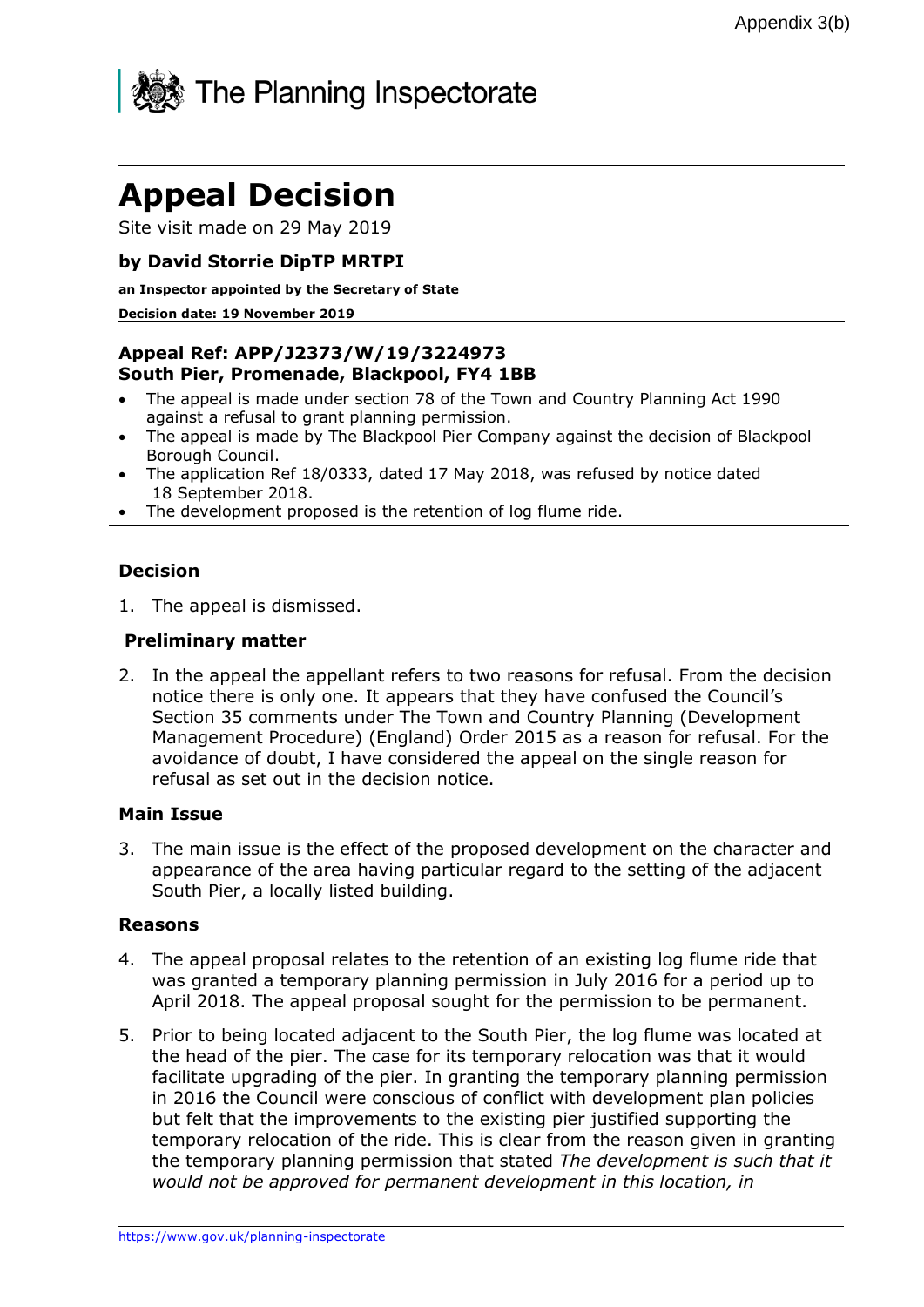*accordance with Policies RR1 and RR4 of the Blackpool Local Plan 2001-2016 and Policy CS21 of the Blackpool Local Plan Part 1: Core Strategy.*

- 6. The log flume is physically detached, although adjacent to the South Pier, and occupies a prominent position adjacent to the pier. It occupies a tarmac area and has a maximum height of some 12 metres and is enclosed by a palisade fence of around 1 metre high. The ride is set back from the frontage of the South Pier. Given the clear separation between the pier and the ride, I do not see it as part of the pier but rather a stand-alone ride.
- 7. Views of the site from the south of the pier are limited as the pier obstructs them. From the north, the ride is seen against the side of the pier. Whilst the view of the ride diminishes the further away along the promenade you get, from my site visit I saw that it was visible from at least some 500m away. Although it is mainly seen against the backdrop of the side of the pier when approached along the promenade from the north, its form and height present a somewhat incongruous feature against the pier. I consider that it is not viewed as part of the pier due to its setback from the pier frontage and clear physical separation. This is further amplified when the ride is viewed from the east where the gap between the pier and the ride is such that the ride clearly does not form part of the pier. This, coupled with the scale, massing, height and functional design of the ride does not fit well with the quality of the upgraded promenade that presents an attractive public area along the seafront.
- 8. The South Pier is a non-designated heritage asset, identified as a locally listed building. For the reasons I have set out above, I consider that the ride would harm the setting of the pier, appearing as a free-standing structure of poor design with no clear link to the pier. It is of a functional design that relates poorly to the character and form of the nearby pier and wider promenade area. I consider this to be a negative effect.
- 9. During my site visit I noted the go-kart track adjacent to the pier on its south side. I am informed that this has had the benefit of a number of temporary planning permissions and was relocated from elsewhere in order to facilitate a Tram Station improvement and that the Council were continuing to look for an alternative site for the go kart track. Notwithstanding this, I do not consider it to be comparable to the appeal proposal as it is a ground level use and is sited more in line with the pier frontage, where the visual impact on the setting of the non-designated heritage asset is significantly less than the appeal proposal.
- 10. Whilst it has been suggested that the visual appearance of the ride could be improved with the introduction of landscaping, I am not convinced that this would have any significant benefit. Whilst it would assist in softening the appearance at ground floor level, it would do nothing to address the concerns about the poor design and height of the ride.
- 11. I do not accept the appellant's case that the development is acceptable because it has already been given planning permission, albeit a temporary planning permission. The appellant points out that the Council's Heritage Officer raised no objection to the application for temporary planning permission and the appeal proposal. The report to Planning Committee provides no indication of any comments from the Council's Heritage Officer in either support or objection. Notwithstanding this, the decision was made by the Council and it is that decision that I am considering.